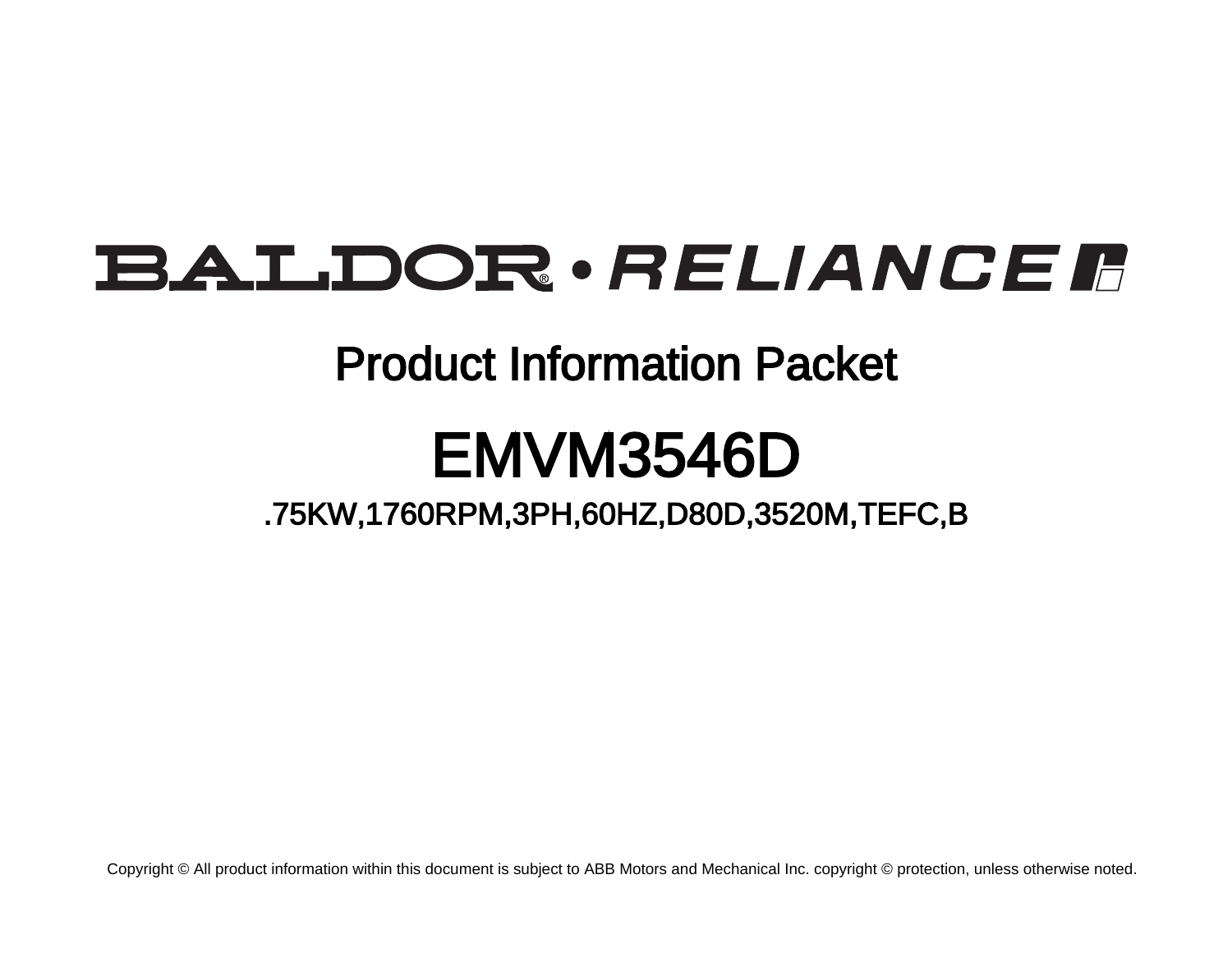# BALDOR · RELIANCE F Product Information Packet: EMVM3546D - .75KW,1760RPM,3PH,60HZ,D80D,3520M,TEFC,B

| <b>Part Detail</b> |        |             |            |             |        |                      |            |  |  |
|--------------------|--------|-------------|------------|-------------|--------|----------------------|------------|--|--|
| Revision:          |        | Status:     | PRD/A      | Change #:   |        | Proprietary:         | No         |  |  |
| Type:              | AC     | Elec. Spec: | 35WGL315   | CD Diagram: | CD0005 | Mfg Plant:           |            |  |  |
| Mech. Spec:        | 35Q176 | Layout:     | 35LYQ176   | Poles:      | 04     | <b>Created Date:</b> | 12-15-2015 |  |  |
| Base:              | N      | Eff. Date:  | 09-28-2018 | Leads:      | 9#18   |                      |            |  |  |

| <b>Specs</b>                           |                         |                                 |                        |
|----------------------------------------|-------------------------|---------------------------------|------------------------|
| <b>Catalog Number:</b>                 | EMVM3546D               | <b>Heater Indicator:</b>        | No Heater              |
| Enclosure:                             | <b>TEFC</b>             | <b>Insulation Class:</b>        | F                      |
| Frame:                                 | D80D                    | <b>Inverter Code:</b>           | Not Inverter           |
| <b>Frame Material:</b>                 | Steel                   | <b>KVA Code:</b>                |                        |
| Motor Letter Type:                     | Three Phase             | <b>Lifting Lugs:</b>            | No Lifting Lugs        |
| Output @ Frequency:                    | .750 KW @ 60 HZ         | Locked Bearing Indicator:       | Locked Bearing         |
| Synchronous Speed @ Frequency:         | 1800 RPM @ 60 HZ        | Motor Lead Quantity/Wire Size:  | 9 @ 18 AWG             |
| Voltage @ Frequency:                   | 230.0 V @ 60 HZ         | <b>Motor Lead Exit:</b>         | Ko Box                 |
|                                        | 460.0 V @ 60 HZ         | <b>Motor Lead Termination:</b>  | Flying Leads           |
| XP Class and Group:                    | None                    | Motor Type:                     | 3520M                  |
| <b>XP Division:</b>                    | Not Applicable          | <b>Mounting Arrangement:</b>    | B <sub>5</sub>         |
| <b>Agency Approvals:</b>               | <b>CSA</b>              | <b>Power Factor:</b>            | 71                     |
|                                        | <b>CSA EEV</b>          | <b>Product Family:</b>          | <b>General Purpose</b> |
|                                        | UR.                     | <b>Pulley End Bearing Type:</b> | Ball                   |
| <b>Auxillary Box:</b>                  | No Auxillary Box        | <b>Pulley Face Code:</b>        | D-Flange               |
| <b>Auxillary Box Lead Termination:</b> | None                    | <b>Pulley Shaft Indicator:</b>  | Tapped & Key           |
| <b>Base Indicator:</b>                 | No Mounting             | <b>Rodent Screen:</b>           | None                   |
| <b>Bearing Grease Type:</b>            | Polyrex EM (-20F +300F) | <b>RoHS Status:</b>             | <b>ROHS COMPLIANT</b>  |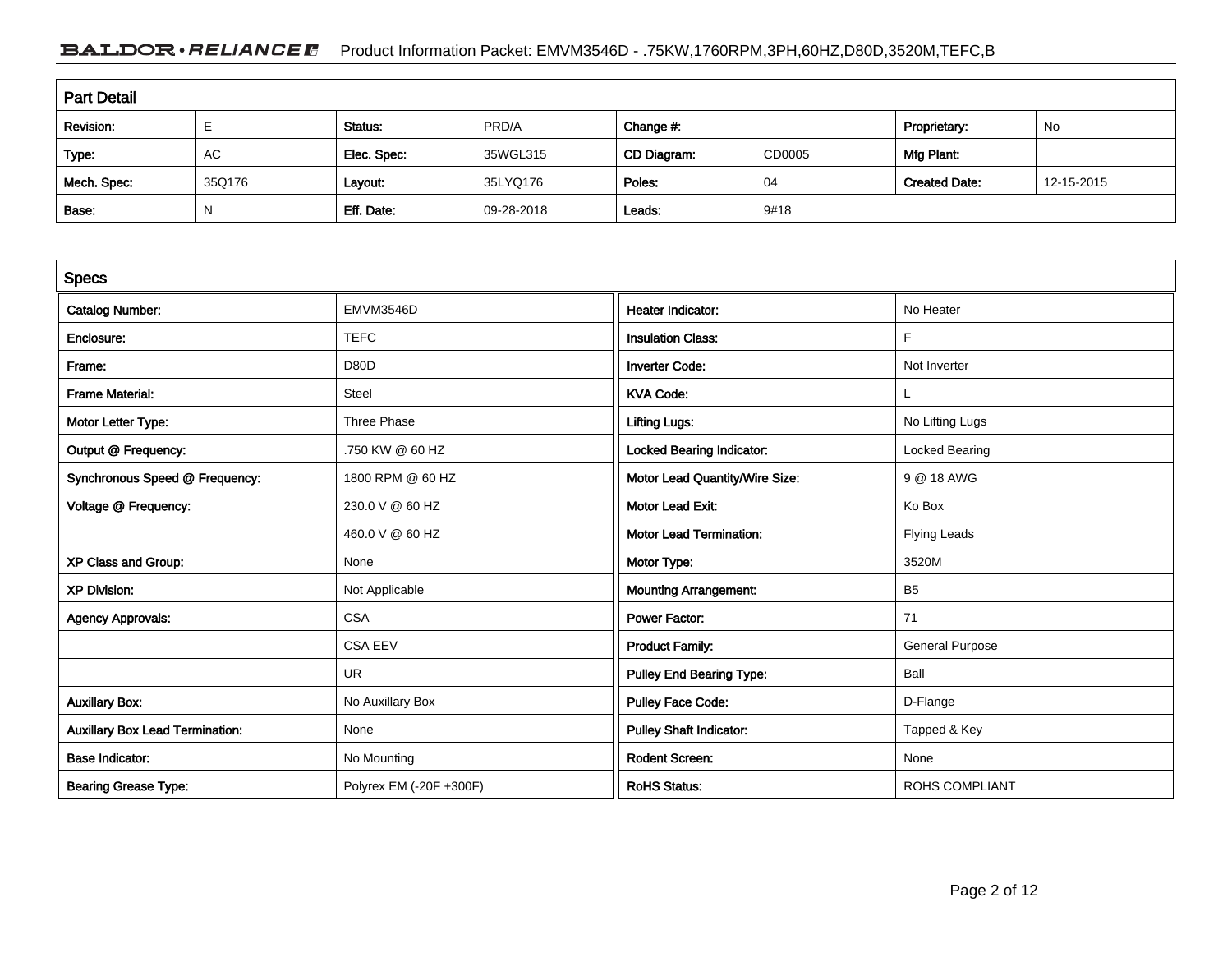| Blower:                               | None                      | <b>Shaft Extension Location:</b>   | Pulley End          |
|---------------------------------------|---------------------------|------------------------------------|---------------------|
| Current @ Voltage:                    | 3.100 A @ 208.0 V         | <b>Shaft Ground Indicator:</b>     | No Shaft Grounding  |
|                                       | 3.000 A @ 230.0 V         | <b>Shaft Rotation:</b>             | Reversible          |
|                                       | 1.500 A @ 460.0 V         | <b>Shaft Slinger Indicator:</b>    | No Slinger          |
| Design Code:                          | В                         | <b>Speed Code:</b>                 | Single Speed        |
| Drip Cover:                           | No Drip Cover             | <b>Motor Standards:</b>            | IEC.                |
| Duty Rating:                          | <b>CONT</b>               | <b>Starting Method:</b>            | Direct on line      |
| <b>Electrically Isolated Bearing:</b> | Not Electrically Isolated | Thermal Device - Bearing:          | None                |
| <b>Feedback Device:</b>               | <b>NO FEEDBACK</b>        | <b>Thermal Device - Winding:</b>   | None                |
| Frame Prefix:                         | D                         | <b>Vibration Sensor Indicator:</b> | No Vibration Sensor |
| <b>Front Face Code:</b>               | Standard                  | <b>Winding Thermal 1:</b>          | None                |
| Front Shaft Indicator:                | None                      | <b>Winding Thermal 2:</b>          | None                |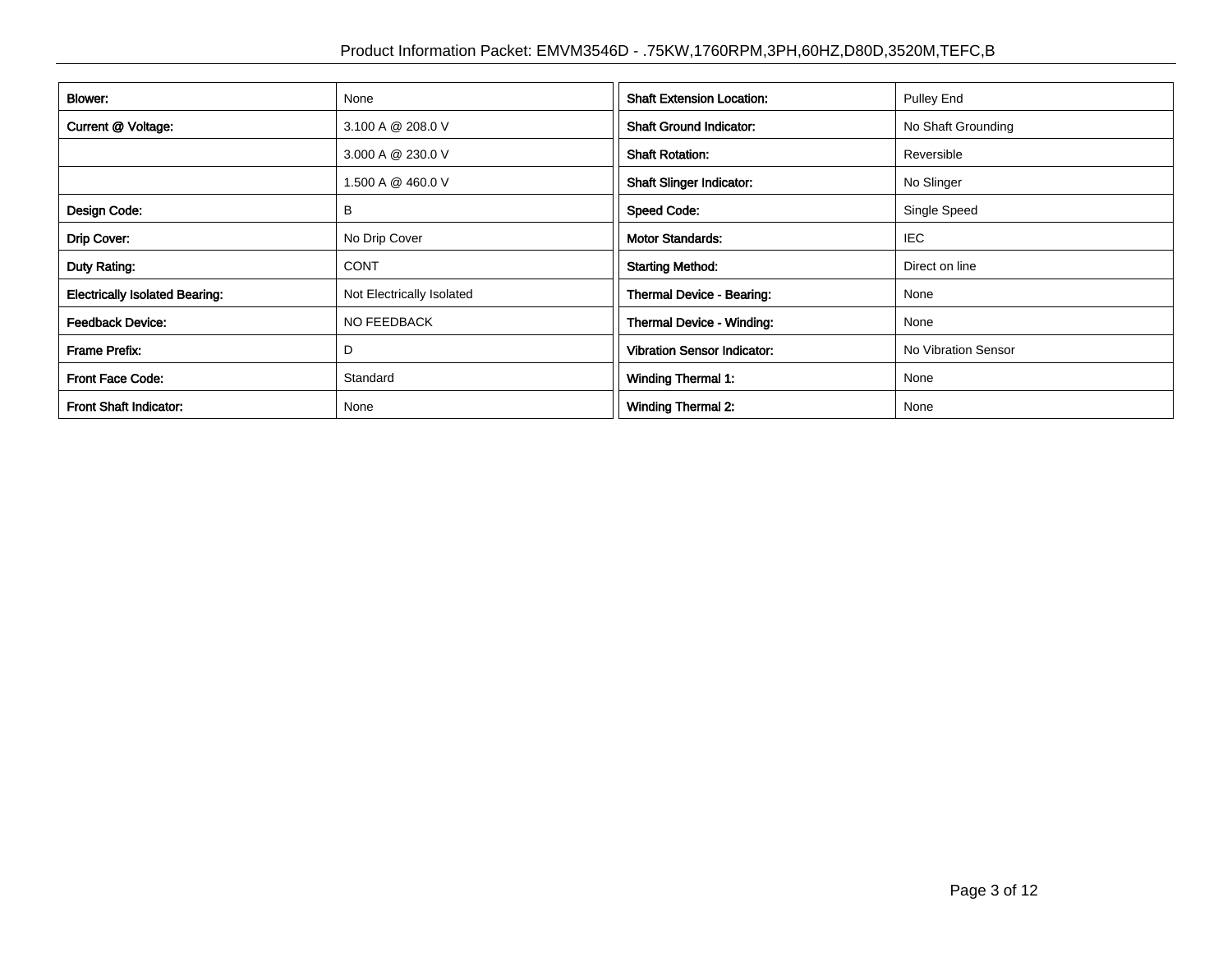## BALDOR · RELIANCE F Product Information Packet: EMVM3546D - .75KW,1760RPM,3PH,60HZ,D80D,3520M,TEFC,B

| Nameplate NP3386L     |                                        |                 |                    |                   |  |  |
|-----------------------|----------------------------------------|-----------------|--------------------|-------------------|--|--|
|                       | CAT.NO. EMVM3546D                      |                 |                    |                   |  |  |
|                       | SPEC. 35Q176L315G1                     |                 |                    |                   |  |  |
| <b>IEC FRAME D80D</b> | $KW$ .75                               |                 |                    |                   |  |  |
|                       | <b>VOLTS</b> 230/460                   |                 |                    |                   |  |  |
|                       | AMP $3/1.5$                            |                 |                    |                   |  |  |
|                       | <b>RPM</b> 1760                        |                 |                    | <b>ENCL</b> TEFC  |  |  |
|                       | $HZ$ 60                                |                 | PH 3               | CL F              |  |  |
| <b>SER.F.</b> 1.15    |                                        |                 | $DES$ <sub>B</sub> | CODE <sup>L</sup> |  |  |
| NEMA-NOM-EFF 85.5     |                                        |                 | I.P. 54            |                   |  |  |
|                       | RATING 40C AMB-CONT                    |                 |                    |                   |  |  |
|                       | $CC$ 010A<br><b>USABLE AT 208V 3.1</b> |                 |                    |                   |  |  |
|                       | $DE$ 6205                              | <b>ODE</b> 6203 |                    |                   |  |  |
| SER. $#$              |                                        |                 |                    |                   |  |  |
|                       | SFA 3.4/1.7                            |                 |                    |                   |  |  |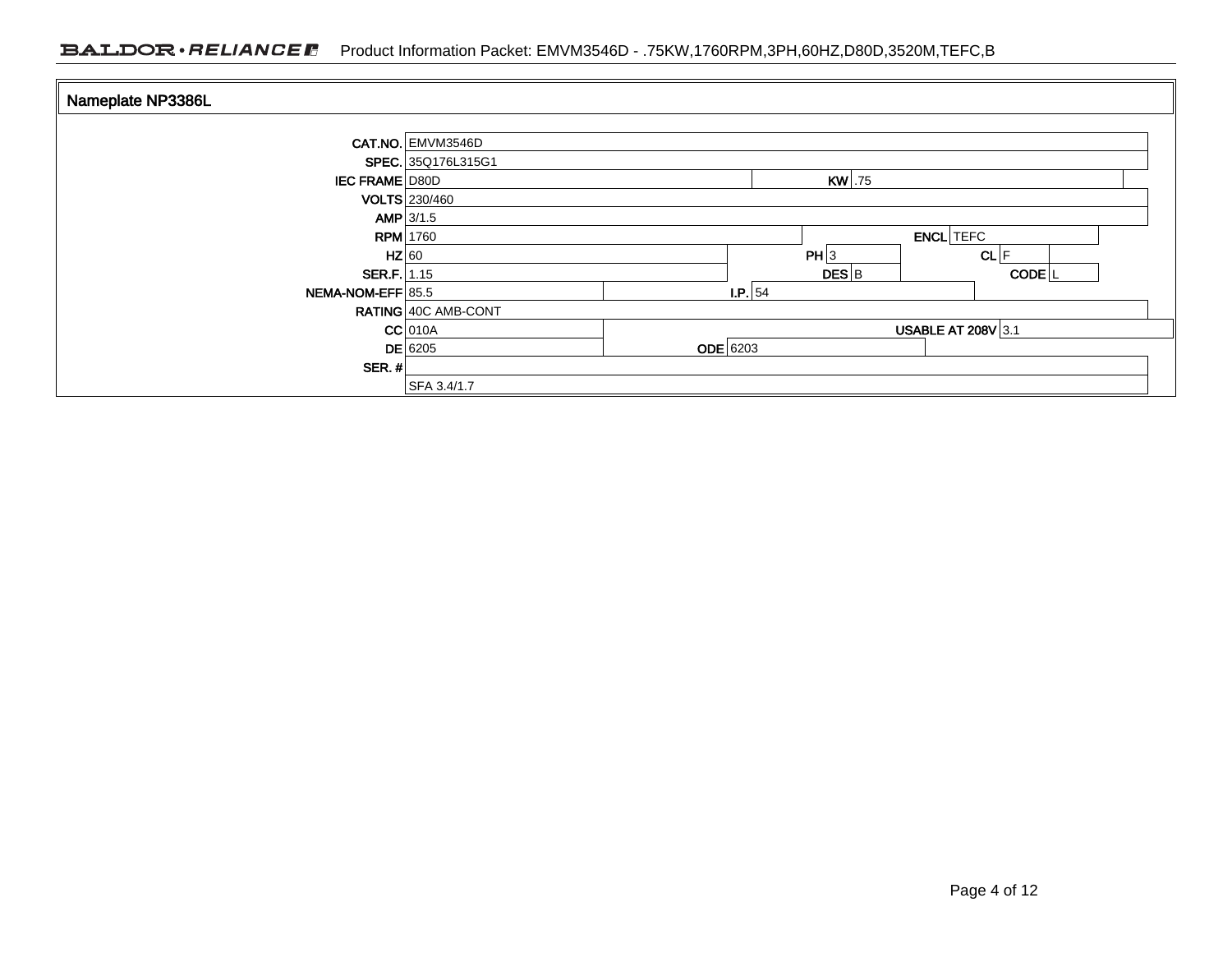| <b>Parts List</b>  |                                              |            |  |  |  |  |
|--------------------|----------------------------------------------|------------|--|--|--|--|
| <b>Part Number</b> | Description                                  | Quantity   |  |  |  |  |
| SA312108           | SA 35Q176L315G1                              | 1.000 EA   |  |  |  |  |
| RA299546           | RA 35Q176L315G1                              | 1.000 EA   |  |  |  |  |
| 34FN3002B01        | EXTERNAL FAN, PLASTIC, .637/.639 HUB W/      | 1.000 EA   |  |  |  |  |
| NS2512A01          | <b>INSULATOR, CONDUIT BOX X</b>              | 1.000 EA   |  |  |  |  |
| 35CB3007           | 35 CB CASTING W/.88 DIA. LEAD HOLE           | 1.000 EA   |  |  |  |  |
| 36GS1000SP         | GASKET-CONDUIT BOX, .06 THICK #SV-330 LE     | 1.000 EA   |  |  |  |  |
| 51XB1016A07        | 10-16 X 7/16 HXWSSLD SERTYB                  | 2.000 EA   |  |  |  |  |
| 11XW1032G06        | 10-32 X .38, TAPTITE II, HEX WSHR SLTD U     | 1.000 EA   |  |  |  |  |
| 35EP3122A00        | MASTER ODE, 203 BRG, 683SH, #26 DRN, GRSR, F | 1.000 EA   |  |  |  |  |
| HW4500A01          | 1641B(ALEMITE)400 UNIV, GREASE FITT          | 1.000 EA   |  |  |  |  |
| HW5100A03          | WAVY WASHER (W1543-017)                      | 1.000 EA   |  |  |  |  |
| 35EP1518A01        | MODEL 35 IEC FF165 MACH. 80 & D90 205 BR     | 1.000 EA   |  |  |  |  |
| HW4500A01          | 1641B(ALEMITE)400 UNIV, GREASE FITT          | 1.000 EA   |  |  |  |  |
| HW4600A30          | GARLOCK 63X273 SINGLE LIP SEAL               | 1.000 EA   |  |  |  |  |
| 51XN1032A20        | 10-32 X 1 1/4 HX WS SL SR                    | 2.000 EA   |  |  |  |  |
| 51XB1214A16        | 12-14X1.00 HXWSSLD SERTYB                    | 1.000 EA   |  |  |  |  |
| 35FH4005A84SP      | IEC FH W/GRSR, NO DIMPLES PRIMED             | 1.000 EA   |  |  |  |  |
| 51XW1032A06        | 10-32 X .38, TAPTITE II, HEX WSHR SLTD S     | 3.000 EA   |  |  |  |  |
| 35CB4521GX         | CONDUIT BOX LID KIT ** ORDER INDIV PARTS     | 1.000 EA   |  |  |  |  |
| 51XW0832A07        | 8-32 X .44, TAPTITE II, HEX WSHR SLTD SE     | 4.000 EA   |  |  |  |  |
| HW2504E10          | KEY, 6 MM X 1.000                            | 1.000 EA   |  |  |  |  |
| MJ5001A27          | 32220KN GRAY SEALER *MIN BUY 4 QTS=1GAL      | 0.001 QT   |  |  |  |  |
| 85XU0407S04        | 4X1/4 U DRIVE PIN STAINLESS                  | 2.000 EA   |  |  |  |  |
| MJ1000A02          | GREASE, POLYREX EM EXXON                     | $0.050$ LB |  |  |  |  |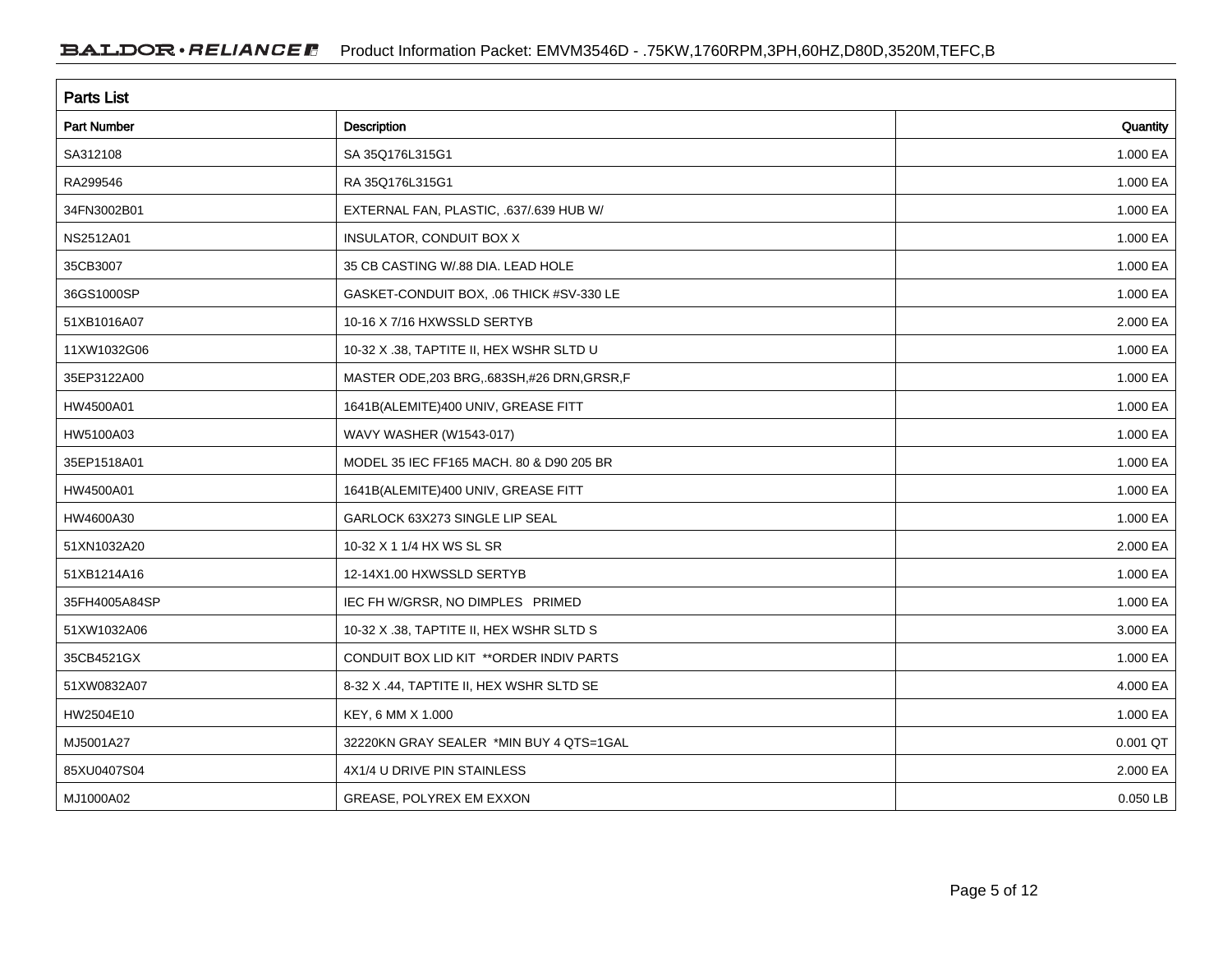## BALDOR · RELIANCE F Product Information Packet: EMVM3546D - .75KW,1760RPM,3PH,60HZ,D80D,3520M,TEFC,B

| <b>Parts List (continued)</b> |                                          |              |  |  |  |  |
|-------------------------------|------------------------------------------|--------------|--|--|--|--|
| <b>Part Number</b>            | Description                              | Quantity     |  |  |  |  |
| MG1000Y03                     | MUNSELL 2.53Y 6.70/ 4.60, GLOSS 20,      | $0.017$ GA   |  |  |  |  |
| HA3100A80                     | THRUBOLT 10-32 X 7.500                   | 4.000 EA $ $ |  |  |  |  |
| MN416A01                      | TAG-INSTAL-MAINT no wire (2100/bx) 4/22  | 1.000 EA $ $ |  |  |  |  |
| LC0005E01                     | CONN.DIA./WARNING LABEL (LC0005/LB1119N) | 1.000 EA     |  |  |  |  |
| NP3386L                       | ALUM SUPER-E IEC UL CSA-EEV CC           | 1.000 EA     |  |  |  |  |
| 35PA1066                      | PKG GRP, PRINT<br>PK1008A06              | 1.000 EA $ $ |  |  |  |  |
| PK3082                        | STYROFOAM CRADLE                         | 1.000 EA     |  |  |  |  |
| FE-0000001                    | <b>ZRTG FE ASSEMBLY</b>                  | 1.000 EA $ $ |  |  |  |  |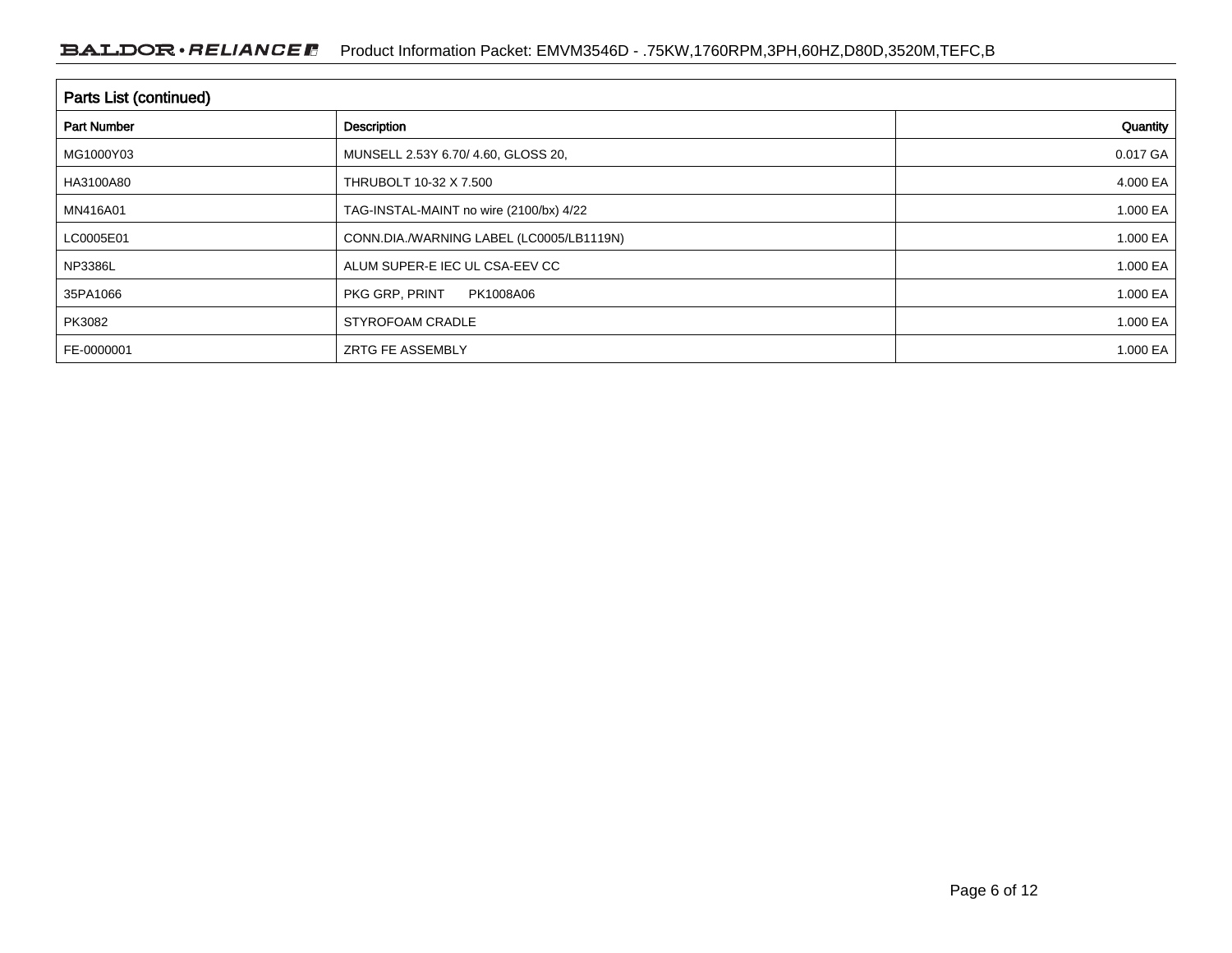#### **AC Induction Motor Performance Data**

Record # 54480Typical performance - not guaranteed values

|                          | <b>Winding: 35WGL315-R013</b><br><b>Type: 3520M</b> |              | <b>Enclosure: TEFC</b>                         |                |  |
|--------------------------|-----------------------------------------------------|--------------|------------------------------------------------|----------------|--|
| <b>Nameplate Data</b>    |                                                     |              | 208 V, 60 Hz:<br><b>Low Voltage Connection</b> |                |  |
| <b>Rated Output (KW)</b> |                                                     | .75          | <b>Full Load Torque</b>                        | 3.02 LB-FT     |  |
| <b>Volts</b>             |                                                     | 230/460      | <b>Start Configuration</b>                     | direct on line |  |
| <b>Full Load Amps</b>    |                                                     | 3/1.5        | <b>Breakdown Torque</b>                        | 10.8 LB-FT     |  |
| <b>R.P.M.</b>            |                                                     | 1760         | <b>Pull-up Torque</b>                          | $6.5$ LB-FT    |  |
| Hz                       | 60 Phase                                            | 3            | <b>Locked-rotor Torque</b>                     | 6.71 LB-FT     |  |
| <b>NEMA Design Code</b>  | <b>B KVA Code</b>                                   |              | <b>Starting Current</b>                        | 21.8 A         |  |
| Service Factor (S.F.)    |                                                     | 1.15         | <b>No-load Current</b>                         | 1.79A          |  |
| <b>NEMA Nom. Eff.</b>    | 85.5 Power Factor                                   | 71           | Line-line Res. @ 25°C                          | $3.78\Omega$   |  |
| <b>Rating - Duty</b>     |                                                     | 40C AMB-CONT | Temp. Rise @ Rated Load                        | $36^{\circ}$ C |  |
| S.F. Amps                |                                                     | 3.4/1.7      | Temp. Rise @ S.F. Load                         | $44^{\circ}$ C |  |
|                          |                                                     |              | <b>Locked-rotor Power Factor</b>               | 53.5           |  |
|                          |                                                     |              | Rotor inertia                                  | 0.118 LB-FT2   |  |

### **Load Characteristics 208 V, 60 Hz, 0.75 KW**

| % of Rated Load     | 25   | 50   | 75   | 100  | 125  | 150  | S.F. |
|---------------------|------|------|------|------|------|------|------|
| <b>Power Factor</b> | 35   | 55   | 68   | 75   | 81   | 83   | 79   |
| <b>Efficiency</b>   | 78.2 | 84.9 | 86.2 | 85.9 | 84.8 | 83.3 | 85.2 |
| <b>Speed</b>        | 1788 | 1776 | 1764 | 1751 | 1736 | 1719 | 1743 |
| Line amperes        | 1.92 | 2.27 | 2.69 | 3.22 | 3.83 | 4.54 | 3.49 |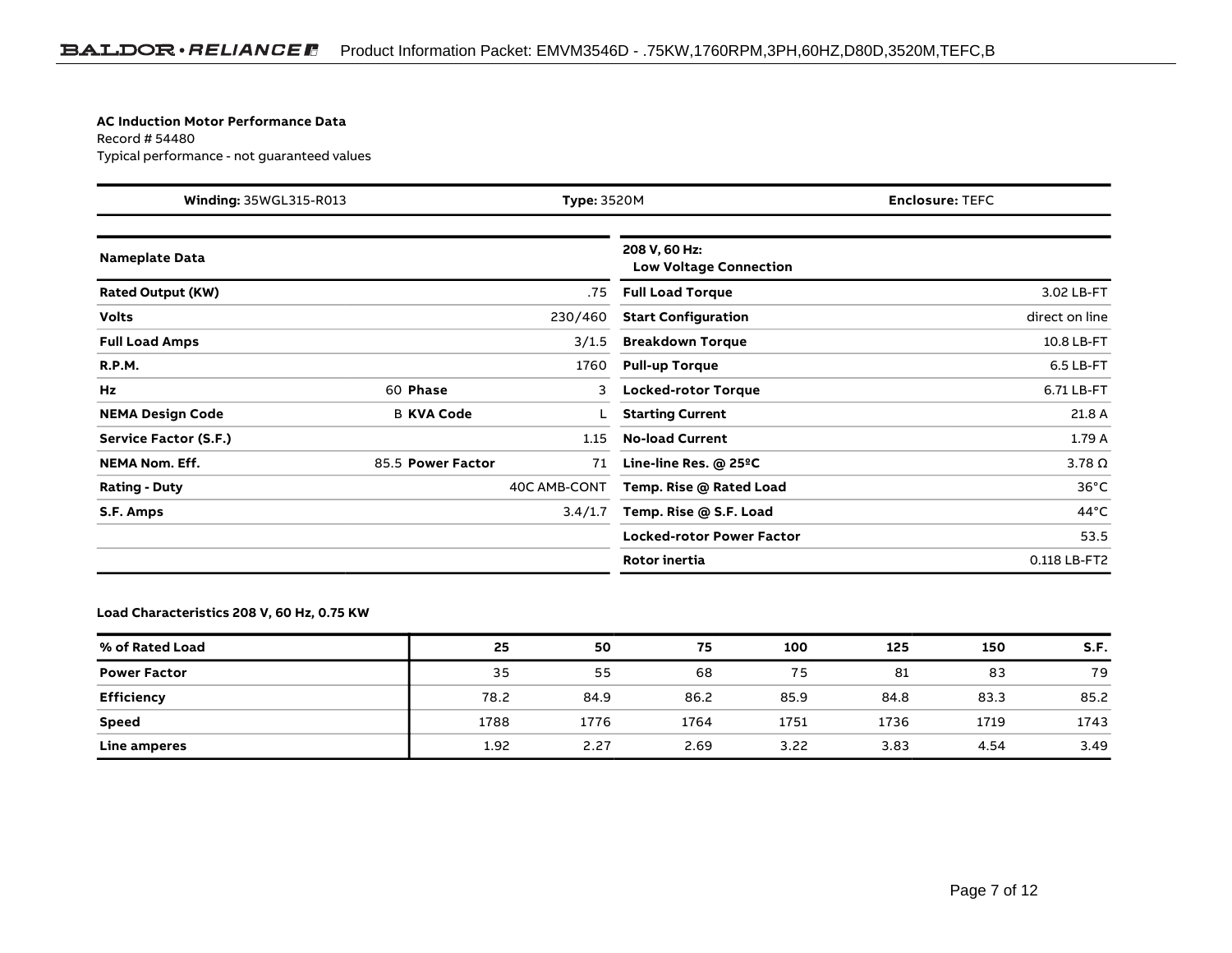

Performance Graph at 208V, 60Hz, 0.75KW Typical performance - Not guaranteed values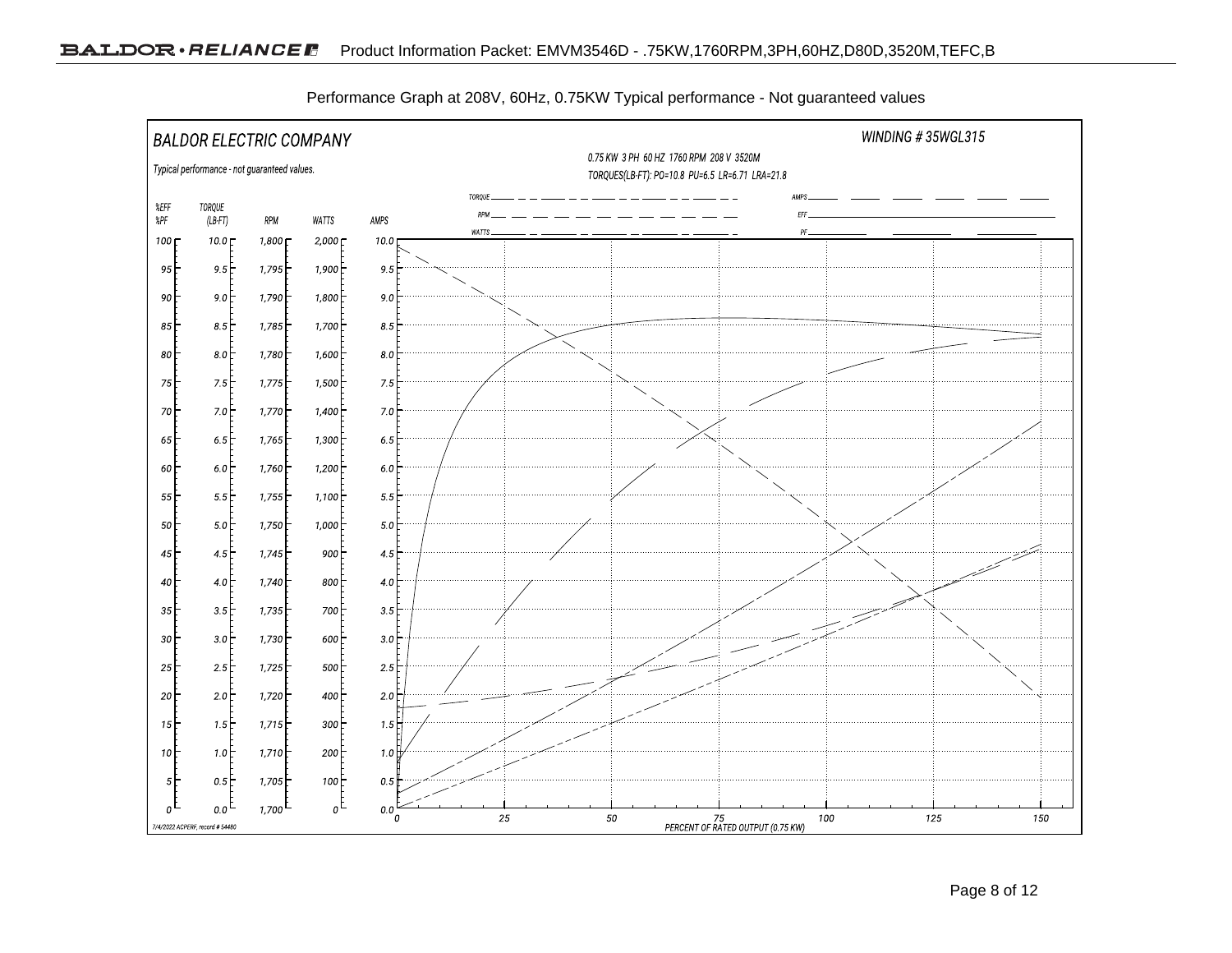#### **AC Induction Motor Performance Data**

Record # 54482Typical performance - not guaranteed values

| <b>Winding: 35WGL315-R013</b><br><b>Type: 3520M</b> |                   | <b>Enclosure: TEFC</b> |                                                 |                |
|-----------------------------------------------------|-------------------|------------------------|-------------------------------------------------|----------------|
| <b>Nameplate Data</b>                               |                   |                        | 460 V, 60 Hz:<br><b>High Voltage Connection</b> |                |
| <b>Rated Output (KW)</b>                            |                   | .75                    | <b>Full Load Torque</b>                         | 3 LB-FT        |
| <b>Volts</b>                                        |                   | 230/460                | <b>Start Configuration</b>                      | direct on line |
| <b>Full Load Amps</b>                               |                   | 3/1.5                  | <b>Breakdown Torque</b>                         | 13.3 LB-FT     |
| <b>R.P.M.</b>                                       |                   | 1760                   | <b>Pull-up Torque</b>                           | 8.1 LB-FT      |
| Hz                                                  | 60 Phase          | 3                      | <b>Locked-rotor Torque</b>                      | 8.37 LB-FT     |
| <b>NEMA Design Code</b>                             | <b>B KVA Code</b> |                        | <b>Starting Current</b>                         | 12.2A          |
| <b>Service Factor (S.F.)</b>                        |                   | 1.15                   | <b>No-load Current</b>                          | 1.04A          |
| <b>NEMA Nom. Eff.</b>                               | 85.5 Power Factor | 71                     | Line-line Res. @ 25°C                           | $15.1 \Omega$  |
| <b>Rating - Duty</b>                                |                   | 40C AMB-CONT           | Temp. Rise @ Rated Load                         | $36^{\circ}$ C |
| S.F. Amps                                           |                   | 3.4/1.7                | Temp. Rise @ S.F. Load                          | $42^{\circ}$ C |
|                                                     |                   |                        | <b>Locked-rotor Power Factor</b>                | 53.5           |
|                                                     |                   |                        | Rotor inertia                                   | 0.118 LB-FT2   |

### **Load Characteristics 460 V, 60 Hz, 0.75 KW**

| % of Rated Load     | 25   | 50   | 75   | 100  | 125  | 150  | S.F. |
|---------------------|------|------|------|------|------|------|------|
| <b>Power Factor</b> | 30   | 47   | 61   | 69   | 76   | 80   | 75   |
| <b>Efficiency</b>   | 74.7 | 83.2 | 85.5 | 85.8 | 85.3 | 84.6 | 85.4 |
| <b>Speed</b>        | 1790 | 1780 | 1770 | 1759 | 1747 | 1735 | 1754 |
| Line amperes        | 1.08 | 1.22 | 1.37 | 1.58 | 1.82 | 2.11 | 1.69 |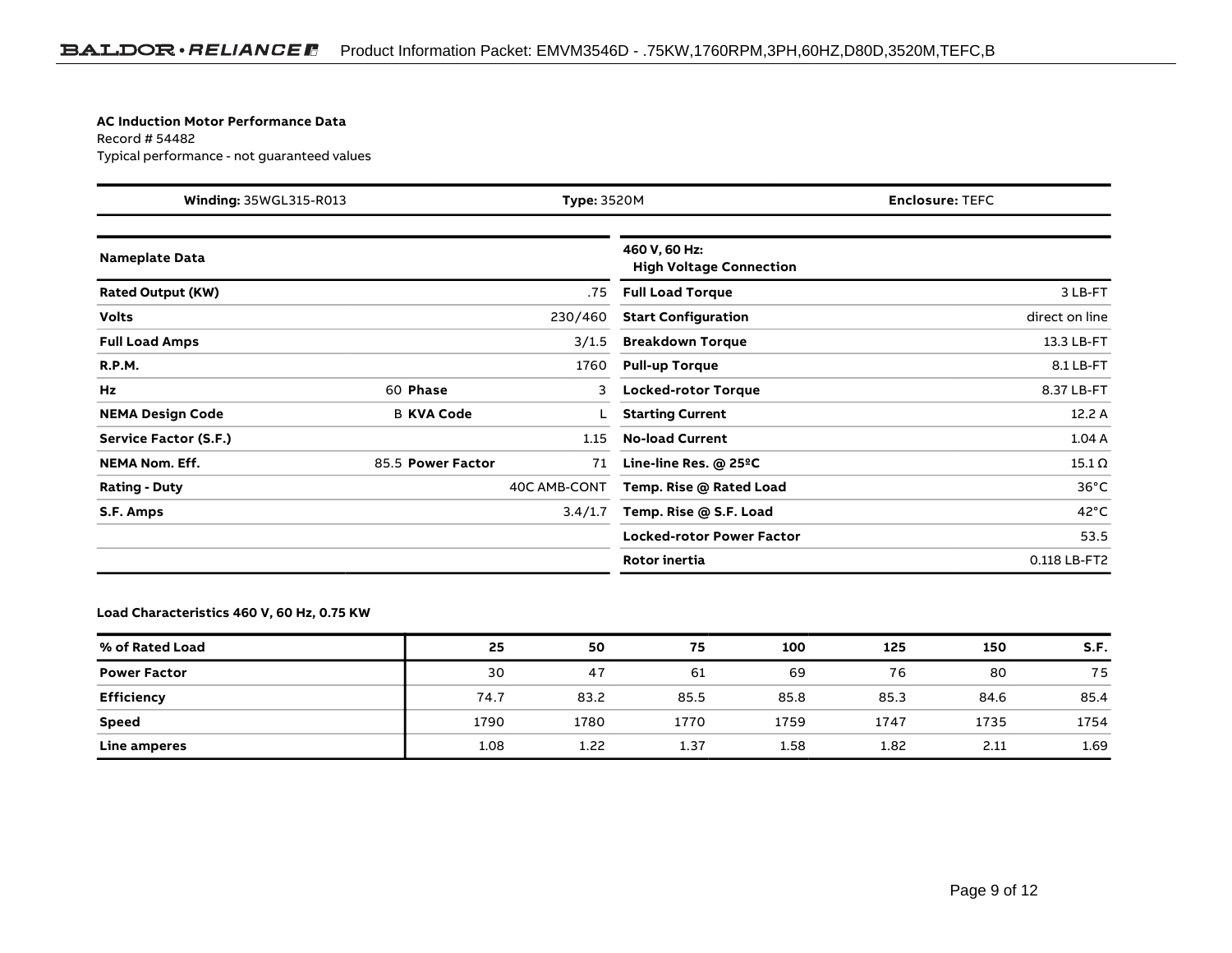

Performance Graph at 460V, 60Hz, 0.75KW Typical performance - Not guaranteed values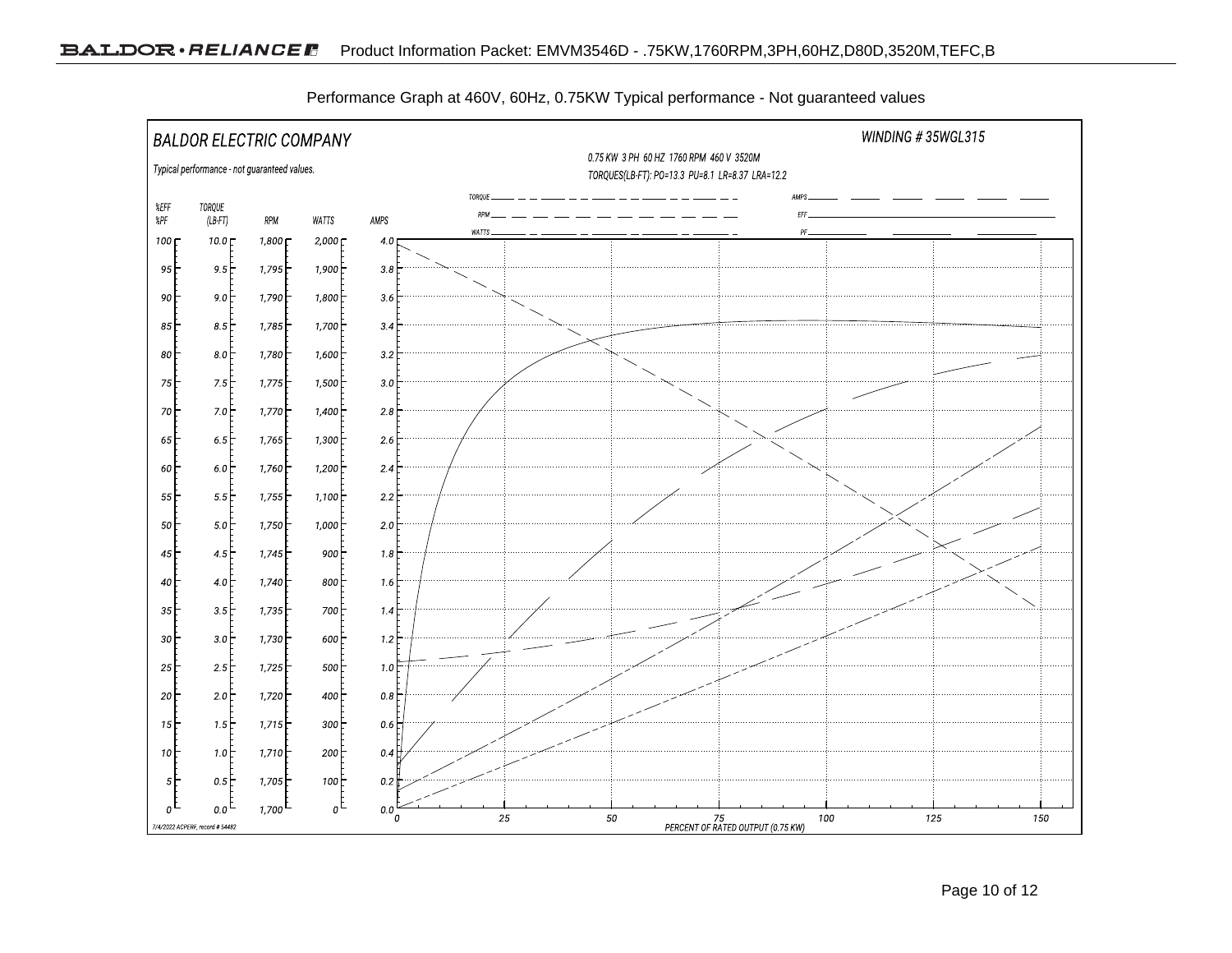